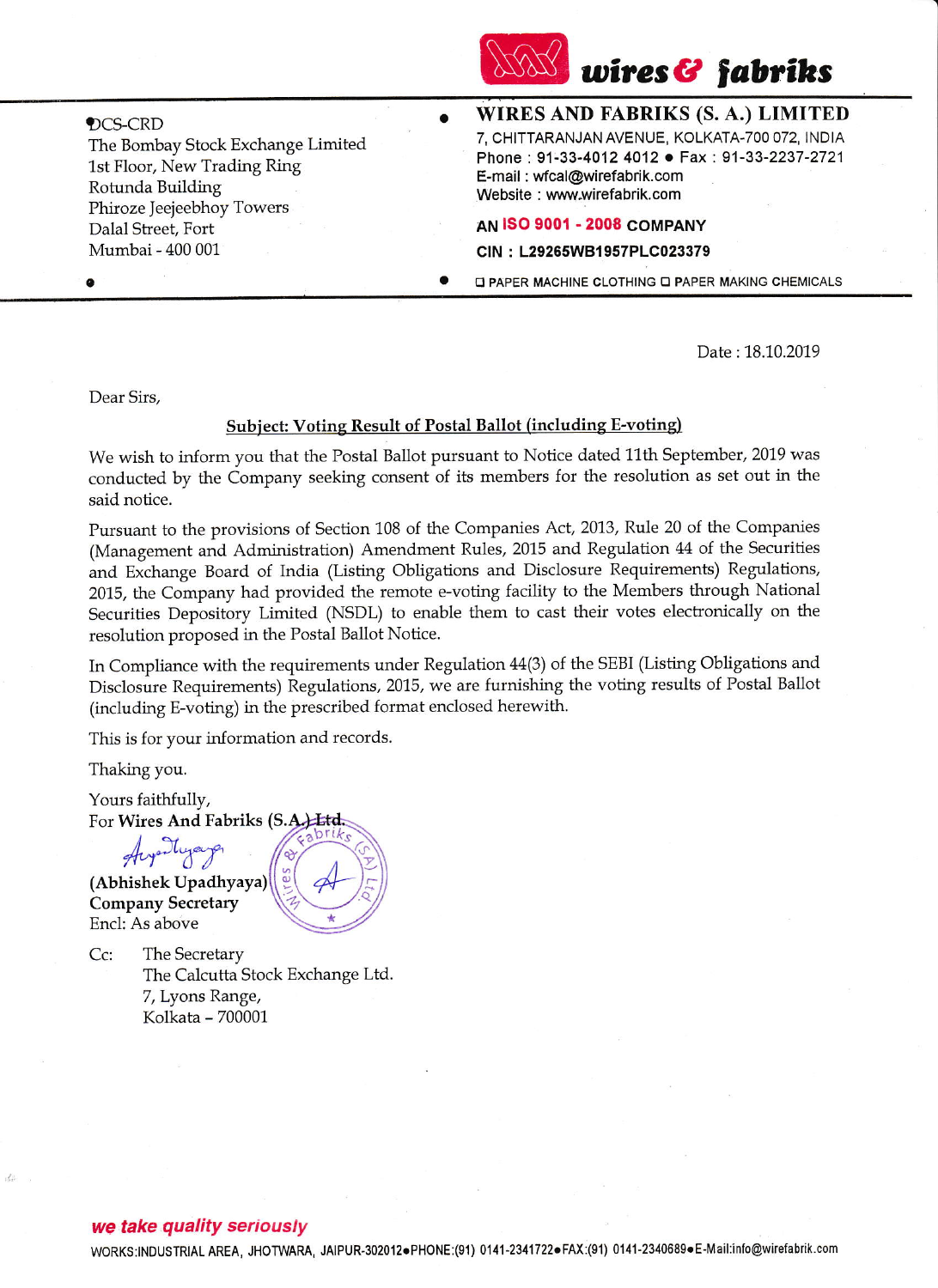Result of Postal Ballot and E-voting conducted on Resolution of the Notice dated llth September, 2019 pursuant to Regulation 114(3) of the SEBI ( Listing Obligations and Disclosure Requirements) Regulations, 2015

| Date of declaration of the results of Postal Friday, the 18th October, 2019<br><b>Ballot</b> |                           |
|----------------------------------------------------------------------------------------------|---------------------------|
| Total number of shareholders on record date                                                  | 3504, 6th September, 2019 |
| Number of shareholders present in the<br>meeting either in person or through proxy:          |                           |
| - Promoters or Promoters Group                                                               | Not Applicable            |
| - Public                                                                                     | Not Applicable            |
| Number of shareholders attended the meeting<br>through Video Conferencing:                   |                           |
| - Promoters or Promoters Group                                                               | Not Applicable            |
| - Public                                                                                     | Not Applicable            |

Agenda No. 1: To approve appointment of Statutory Auditors to fill casual vacancy.

 $\frac{d^2\phi}{d\phi^2}$ 

| Resolution required: (Ordinary /<br>Special) |                 | Ordinary Resolution |         |                  |           |              |          |              |
|----------------------------------------------|-----------------|---------------------|---------|------------------|-----------|--------------|----------|--------------|
| Whether promoter/promoter                    |                 | No                  |         |                  |           |              |          |              |
| group are interested in the                  |                 |                     |         |                  |           |              |          |              |
| agenda/resolution?                           |                 |                     |         |                  |           |              |          |              |
| Category                                     | Mode of         | No. of              | No. of  | $\%$ of Votes    | No. of    | No. of       | $\%$ of  | $\%$ of      |
|                                              | Voting          | shares              | votes   | Polled on        | Votes -   | <b>Votes</b> | Votes in | <b>Votes</b> |
|                                              |                 | held                | polled  | outstanding      | in favour | against      | favour   | against      |
|                                              |                 |                     |         | shares           |           |              | on votes | on votes     |
|                                              |                 |                     |         | $[(2)/(1)]$ *100 |           |              | polled   | polled       |
|                                              |                 | (1)                 | (2)     | (3)              | (4)       | (5)          | (6)      | (7)          |
| Promoter                                     | E-Voting        |                     | 2286356 | 100.00           | 2286356   |              | 100.00   |              |
| and                                          | Physical        |                     |         |                  |           |              |          |              |
| promoter                                     | <b>Ballot</b>   | 2286356             |         |                  |           |              |          |              |
| Group                                        | Papers          |                     |         |                  |           |              |          |              |
|                                              | Total           |                     | 2286356 | 100.00           | 2286356   | ۰            | 100.00   |              |
| Public-                                      | E-Voting        |                     |         |                  |           |              |          |              |
| Institutions                                 | Physical        |                     |         |                  |           |              |          |              |
|                                              | <b>Ballot</b>   | 750                 |         |                  |           |              |          |              |
|                                              | Papers          |                     |         |                  |           |              |          |              |
|                                              | Total           |                     |         |                  |           |              |          |              |
| Public-                                      | <b>E-Voting</b> |                     | 145921  | 18.97            | 143417    | 2504         | 98.28    | 1.72         |
| Non                                          | Physical        |                     |         |                  |           |              |          |              |
| Institutions                                 | <b>Ballot</b>   | 769144              | 20      | 0.00             | 20        |              | 100.00   |              |
|                                              | Papers          |                     |         |                  |           |              |          |              |
|                                              | Total           |                     | 145941  | 18.97            | 143437    | 2504         | 98.28    | 1.72         |
| Total                                        |                 | 3056250             | 2432297 | 79.58            | 2429793   | 2504         | 99.90    | 0.10         |